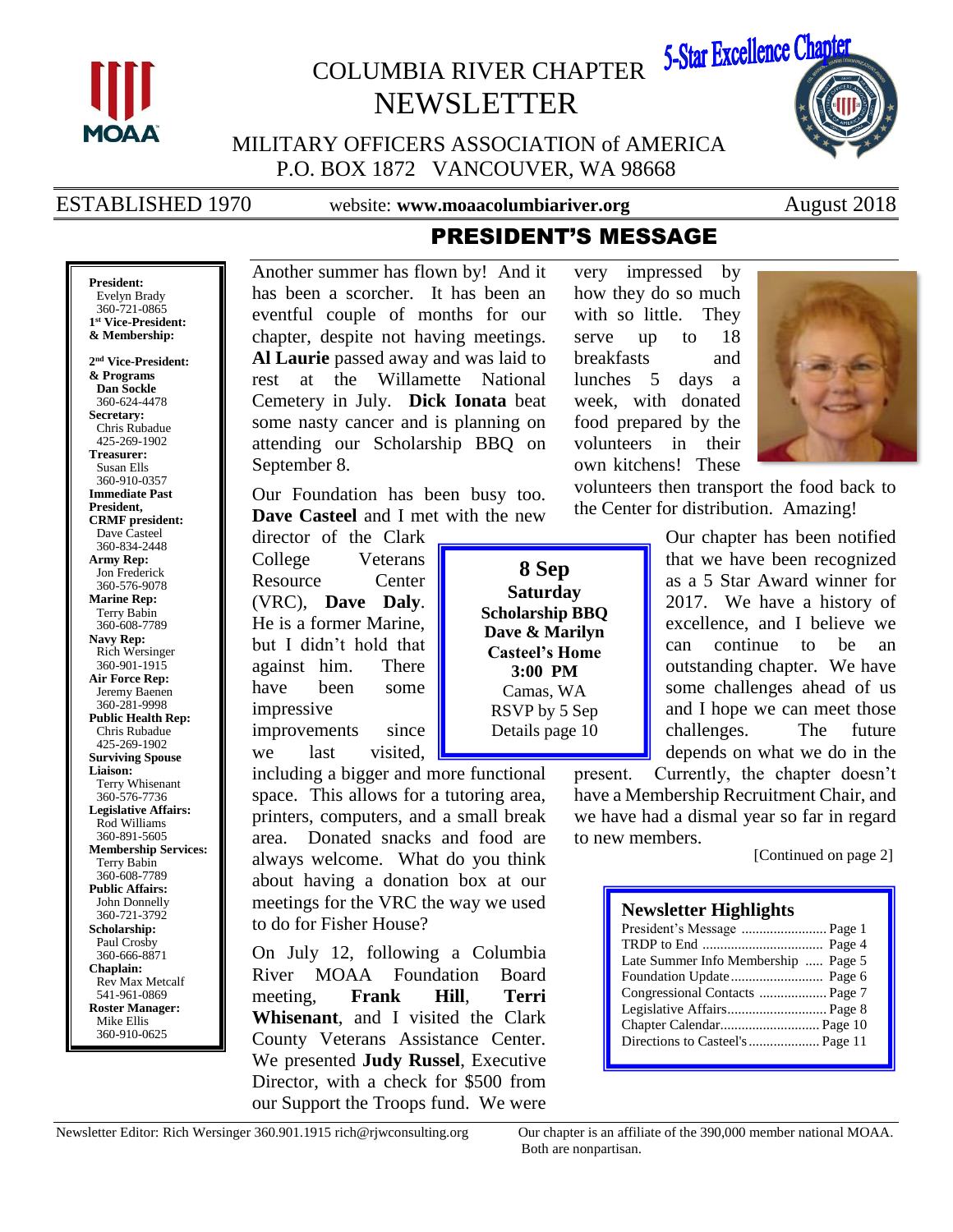## President's Message continued

In July, I sent a letter to 120 Life members in our vicinity inviting them to join us. I hope to see several prospective members at the September 8 BBQ and I know we will make them feel welcome. Keep in mind that we are all recruiters and that we have a special chapter.

Please mark your calendars for our upcoming events. The meeting will be a nice blend of community service, general interest, and socializing. Check the last page of this newsletter for details. I'm looking forward to seeing you on September  $8<sup>th</sup>$  at the **Casteel's**. Please don't forget to bring your generous donation to our Scholarship Fund.

**Evelyn Brady President**



President Evelyn Brady and Chapter Members Terri Whisenant, Surviving Spouse Representative, and Frank Hill, CRMF Treasurer, present our check to Judy Russel, Executive Director of the Clark County Assistance Center

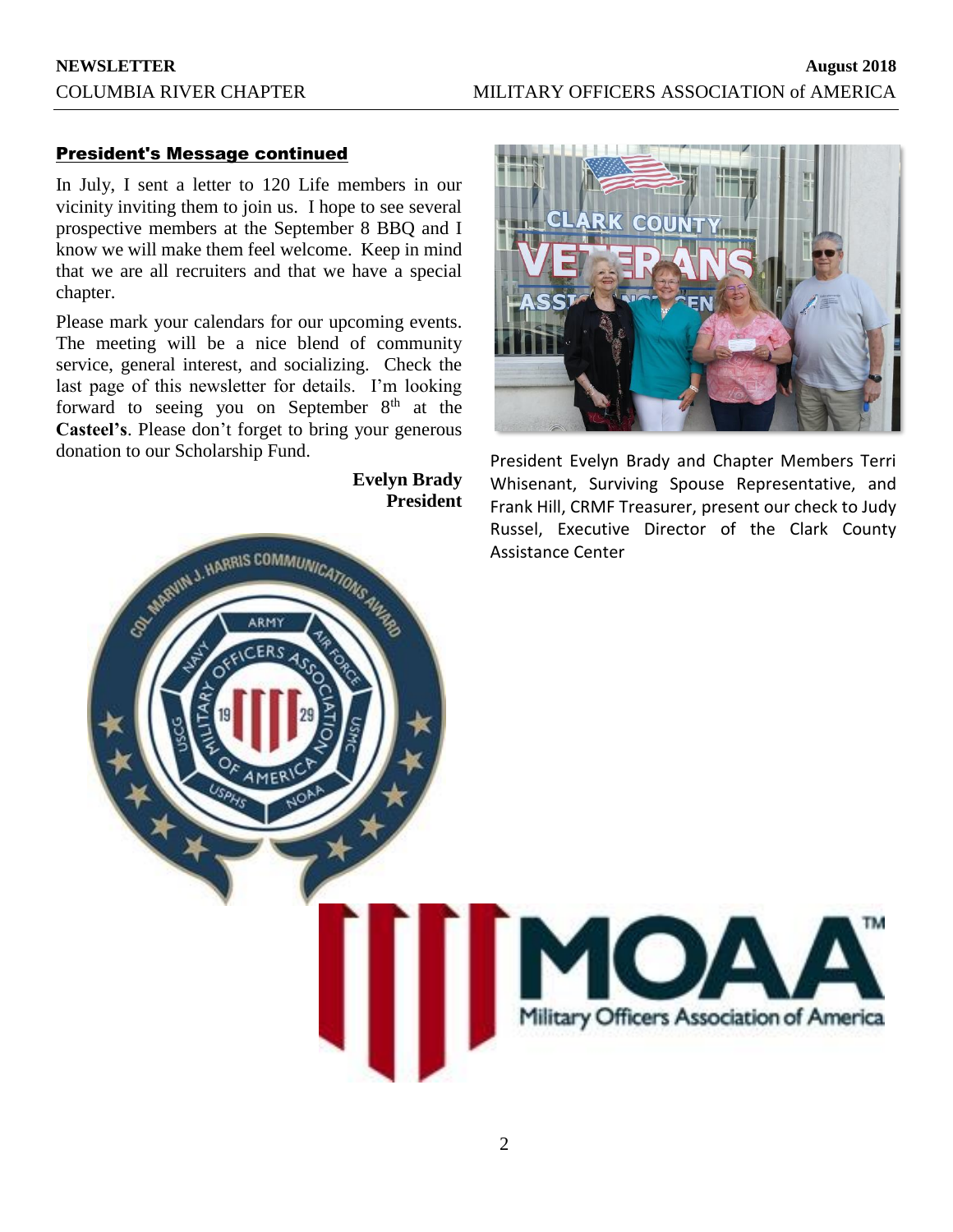# *Chapter ~ Membership Eligibility*

Chapter membership is open to active duty, National Guard, Reserve, retired, and former commissioned officers and warrant officers of the following uniformed services: Army, Marine Corps, Navy, Air Force, Coast Guard, Public Health Service, and National Oceanic and Atmospheric Administration. Surviving spouses of deceased officers are also eligible to join.

# *Columbia River Chapter ~ Affiliate*

Our chapter is an affiliate of the 390,000 member national MOAA which is the nation's largest and most influential association of military officers. MOAA and the chapter are nonprofit, politically nonpartisan organizations. Our chapter is an IRC 501(c)19 war veterans organization.



*Newsletter Editor*

Our Chapter Secretary, **Chris Rubadue**, coordinates calendar inputs and newsletter distribution.

Newsletter Editor: **Rich Wersinger**. You can contact him at 360-901-1915 or e-mail him at rich@rjwconsulting.org.

#### *Newsletter Distribution*

We continue to distribute our newsletter by e-mail. If you are receiving this via postal service and would prefer e-mail please notify **Chris Rubadue**, our Chapter Secretary at (425) 269-1902 or [clrubadue@comcast.net.](mailto:clrubadue@comcast.net)

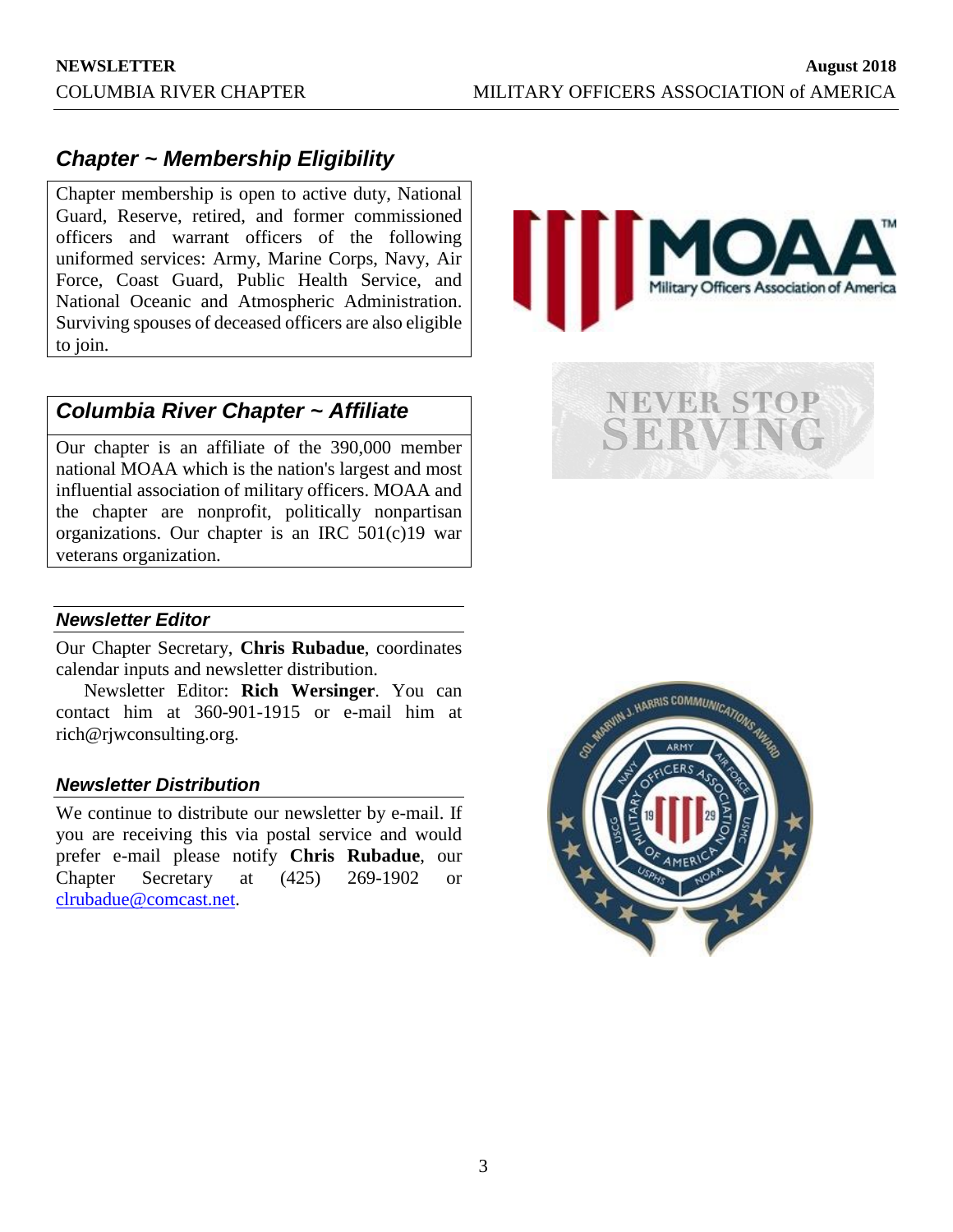## COLUMBIA RIVER CHAPTER MILITARY OFFICERS ASSOCIATION of AMERICA

# *Retired Uniformed Service Members-- TRDP (Dental) is ending—Your action required by Dave Casteel*

## **TRDP–to–FEDVIP transition**

First, some background. You may remember MOAA led the charge for years recommending the elimination of unnecessary duplication of health care and consolidation of military medical health care under one umbrella agency. The FY2017 NDAA did just this and made major changes to the military health care system. Chief among them, the reorganization (i.e., consolidation) of individual service's medical agencies under the Defense Health Agency (DHA). As of October 2018, DHA formally takes over all military medical facilities.

As a result, new plans and costs will be available for us to review in October 2018 as we come under the Federal Employees Dental and Vision Insurance Program (FEDVIP) January 1, 2019. Because of this, TRICARE Retiree Dental Program (TRDP) will end on December 31, 2018. Retired uniformed service members and their families who were eligible for TRDP will be eligible for FEDVIP dental coverage, effective January 1, 2019.

**One big change for TFL beneficiaries is you will no longer be automatically enrolled in a plan for 2019. You must enroll during the Federal Benefits Open Season November 12–December 10, 2018.**

#### **Vision coverage is available!**

For the first time ever, vision coverage is available to you and your family members! Retired uniformed service members and their families who were eligible for TRDP, and who are enrolled in a TRICARE health plan, will be eligible for FEDVIP vision coverage. Coverage is effective January 1, 2019, if you enroll during the Federal Benefits Open Season.

#### **How to prepare**

Research 2018 plans. Plan details and premium rates for the 2019 plan year will be available in October 2018. You can [compare current 2018 plans and rates](compare%20current%202018%20plans%20and%20rates) by going to [https://www.tricare.benefeds.com](https://www.tricare.benefeds.com/) and select ["Compare current 2018 plans and rates.](https://www.tricare.benefeds.com/)" I put in my Zip code and found 10 dental plans and 8 vision plans. These may or not be available in 2019, but it will

give you an idea of what to expect including costs and co-pays.

You can also participate in a [TRICARE online](https://www.tricare.benefeds.com/)  [webinar.](https://www.tricare.benefeds.com/) Experts will hold two webinars focusing on different plans and the enrollment process on Oct 3 and Nov 14, respectively. Sign up for updates on the TRICARE website to receive alerts of key dates.

### **Don't miss your opportunity to enroll!**

If you'd like dental and/or vision coverage next year, effective January 1, 2019, you must enroll during the next Federal Benefits Open Season: [November 12–](https://www.tricare.benefeds.com/ical/Federal_Benefits_Open_Season_for_FEDVIP.ics) [December 10, 2018](https://www.tricare.benefeds.com/ical/Federal_Benefits_Open_Season_for_FEDVIP.ics) 

### **Premium payment:**

Once you enroll in FEDVIP, TRICARE will automatically set up an allotment with your pay provider to pay your premiums post-tax. In the event that you do not have enough available funds or allotments to cover the cost, they will default your payment method to a recurring electronic funds transfer (EFT), which we refer to as an automatic bank withdrawal (ABW).

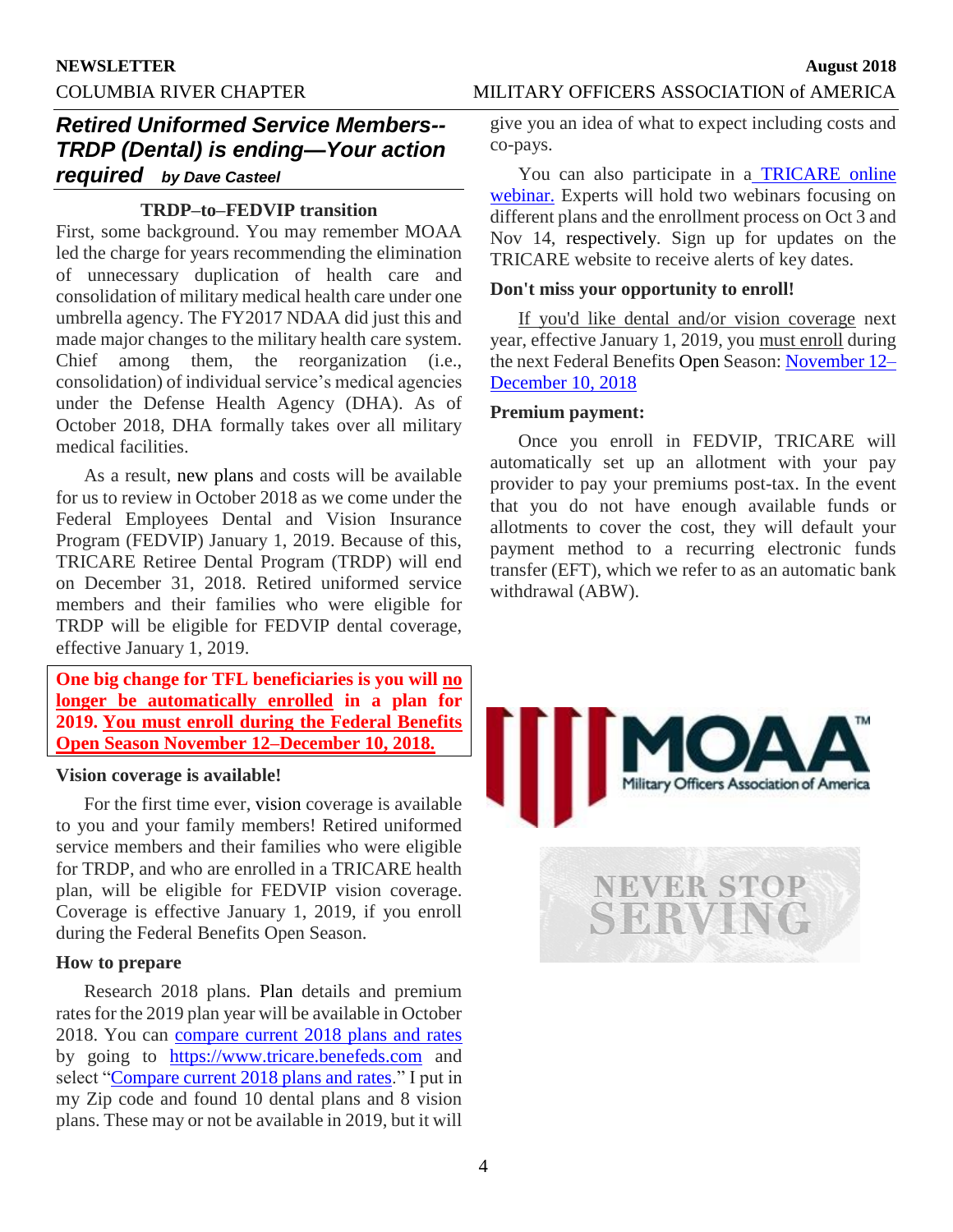# *Late Summer Information by Terry Babin*

# *Membership Services Committee*

Every summer there are nice to know pieces of information circulating around, but nothing big enough to warrant a special publication to the MOAA membership. This is this summer's collection.

- On my list of *Most Helpful Publications* is MOAA's Personal Affairs Guide: A Personal inventory for Peace of Mind. If someone—even someone who did not know you well—needed to help your survivors through the very difficult challenges in the first few days of your passing, this publication and the information recorded therein can save time, frustration, and future problems.
	- o This publication is free to National MOAA Life and Premium members.
	- o Just have your MOAA membership number ready, and call 1-800-234-6622
- One of the best resources for navigating the VA bureaucracy has been our local VFW Veteran Service Officer at the VA Campus on 4<sup>th</sup> Plain Blvd, Vancouver. **Mr. David Groda** is the current contact at (360) 696-4583.
- To replace or renew your military identification card, two forms of identification are now required.
	- o You need a valid photo ID such as an unexpired passport, driver's license, or military ID card;
	- o And, a secondary ID such as another photo ID listed above, or a social security card (**not** your Medicare card), or voter registration card.
- If you are a Surviving Spouse receiving Survivor Benefit Plan annuity benefits, make sure a family member or other person who will represent your interests/estate, knows to notify the Defense Finance & Accounting Service (DFAS) at 1-800- 321-1080. DO NOT wait until the death certificate has been issued.
- Likewise, if you are a Surviving Spouse receiving Dependency and Indemnity Compensation benefits, make sure a family member or other person who will represent your interests/estate

knows to notify the Department of Veteran Affairs (VA) at 1-800-827-1000. Again, DO NOT wait until the death certificate has been issued.

- Our semi-annual "*Keeping Connected*" Chapter phone call series for the coming autumn will begin this mid-September. We hope to conclude all calls and contacts by mid-October.
	- $\circ$  This next call series will complete the  $5<sup>th</sup>$ year of our program which has not only helped the Chapter keep in contact with many members who are unable to attend our events and activities, but also helped as a service for all members to ask questions [This includes getting answers to those questions], get assistance, make suggestions, and keep their contact information current. The Chapter has taken action on almost 200 queries and inputs since the program started.
	- o We certainly could use a few more "Alternate Callers" to help make calls when a primary caller is unable to participate for a specific call series—usually because of travel or other "away" commitments. Many members have had enough experience on the receiving end of these calls that you will find it easy to fill in as an alternate. If interested (even if not prepared to commit), call me at (360) 608-7789.
	- o If you did not receive a call (or e-mail if we could not reach you by phone) by October 15th, AND you have not requested to be on our "DO NOT CALL" list, then please let me know a good phone number or e-mail address to both update both our Call Lists, and Chapter records.
	- o My contact information: **Terry Babin** (360) 608-7789 or [tbear06@comcast.net.](mailto:tbear06@comcast.net)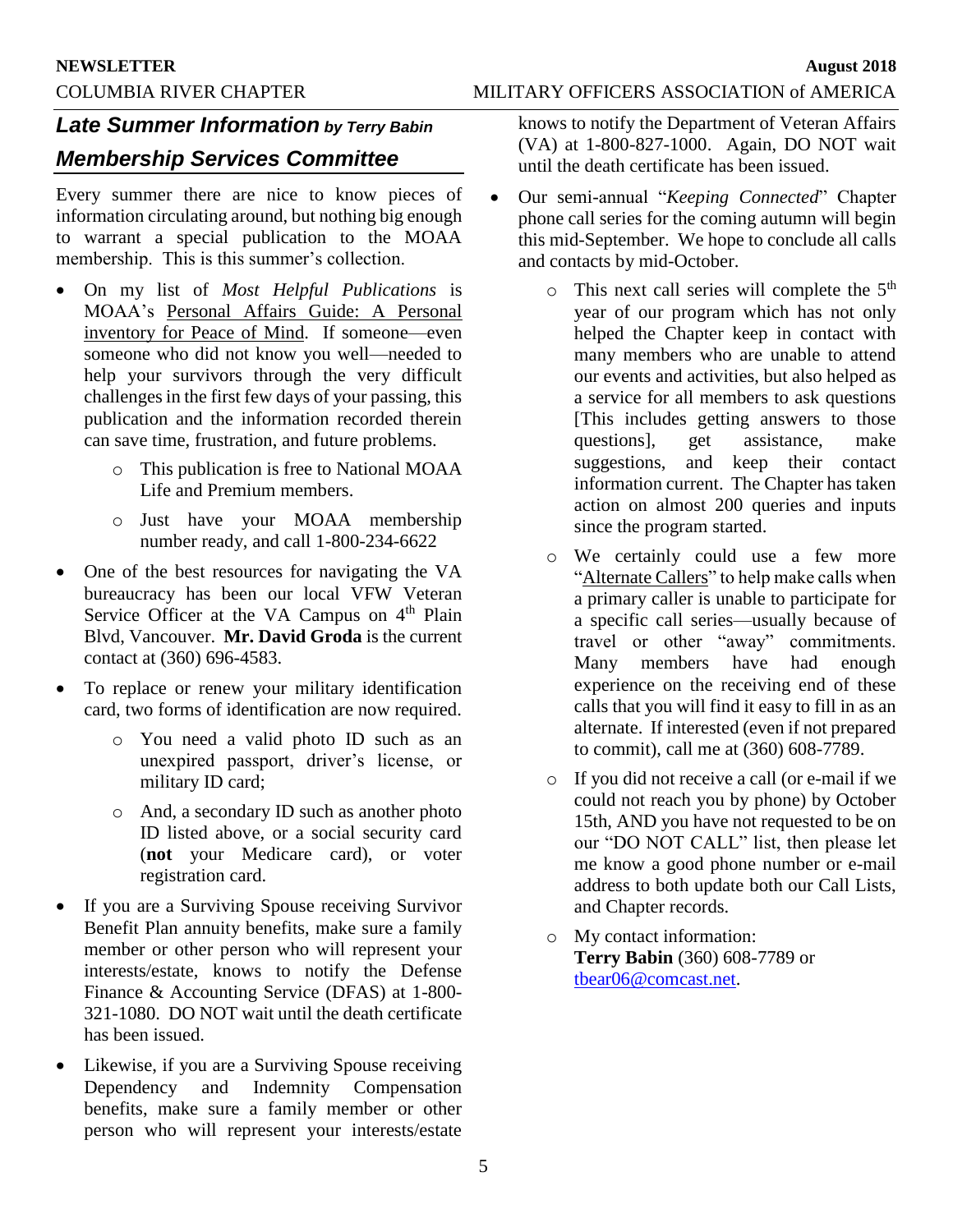#### **NEWSLETTER August 2018**

## COLUMBIA RIVER CHAPTER MILITARY OFFICERS ASSOCIATION of AMERICA

## *Foundation Update by Dave Casteel*

Thank You, Thank you, Thank You! Did I say, "Thank You?"

Thanks to those of you who have linked your Fred Meyer Rewards card to our Foundation, we have received \$60.91 since January 2018 from you shopping there using your rewards card phone number. Slow starting, but growing, (woo hoo!) and a painless way to donate. Ask your friends and relatives to link their card also. Do it TODAY.

Not yet a Fred Meyer Rewards member? Simply ask to be enrolled on you next visit to Fred Meyer. Then bring your card home and go online to

#### 1. Go to www.fredmeyer.com

2. Select the Rewards tab and scroll down to Fred Meyer Community Rewards

3. Scroll down to (and click on) "re-enroll or link your Rewards Card now"

4. Sign in to your account using the user name and password you set up when you received your Rewards Card (or click "forgot password").

5. A screen will appear entitled "Find Your Organization." In the box that asks you to enter "your organization's number or at least 3 letters of the organizations name," enter "Columbia River MOAA Foundation" then click search. Our new nonprofit organization number is **AU238.** 

6. When the search finds the Columbia River MOAA Foundation simply put a click in the "O" in front of Columbia River MOAA Foundation (CRMF)

7. Then click "enroll"

8. Use your phone number as your alternate ID each time you shop and YOU and the Columbia River MOAA Foundation BOTH receive cash rewards EACH time you shop

## **Clark College Veterans Resource Center**:

The Foundation donated \$1,000.00 to the Clark College Veterans Resource Center. The new manager, **David Daly**, and his **wife** will be at our September 8th scholarship barbecue to talk to about all the great new things happening there. **David** and his **wife** are personally stocking a nonperishable pantry for student veterans. We can help by donating some of these items at all our meetings starting in September:

- Tuna packets or cans
- Chicken salad packets or cans
- Dinty More soups
- Mac and cheese
- Hamburger helper (Dave says he keeps several pounds of hamburger available in his home that he brings in when needed)
- Rice-a-roni
- Canned veggies
- Cereal cheerios, Kix, Chex
- Pretzels sticks
- Dried fruit rolls
- Canned fruit mixes
- Crackers
- Shelf stable or powdered milk
- Peanut butter
- Plus, just think what nonperishables you ate in college…

## **Clark County Veterans Assistance Center**:

After our May dinner presentation, the Foundation also donated \$500.00 to the Clark County Veterans Assistance Center (see photo on page 2 of this newsletter and on our Face Book page "Columbia River Chapter-MOAA") Like us and see updates as they occur.

This fall, with your continued support and generosity, we expect to donate to more veterans organizations including our primary Support The Troops charity, the **Vancouver Fisher House.**

Last but not least, we are pleased to announce that **Lee Golden** has volunteered to serve as our Foundation Secretary. Welcome **Lee**.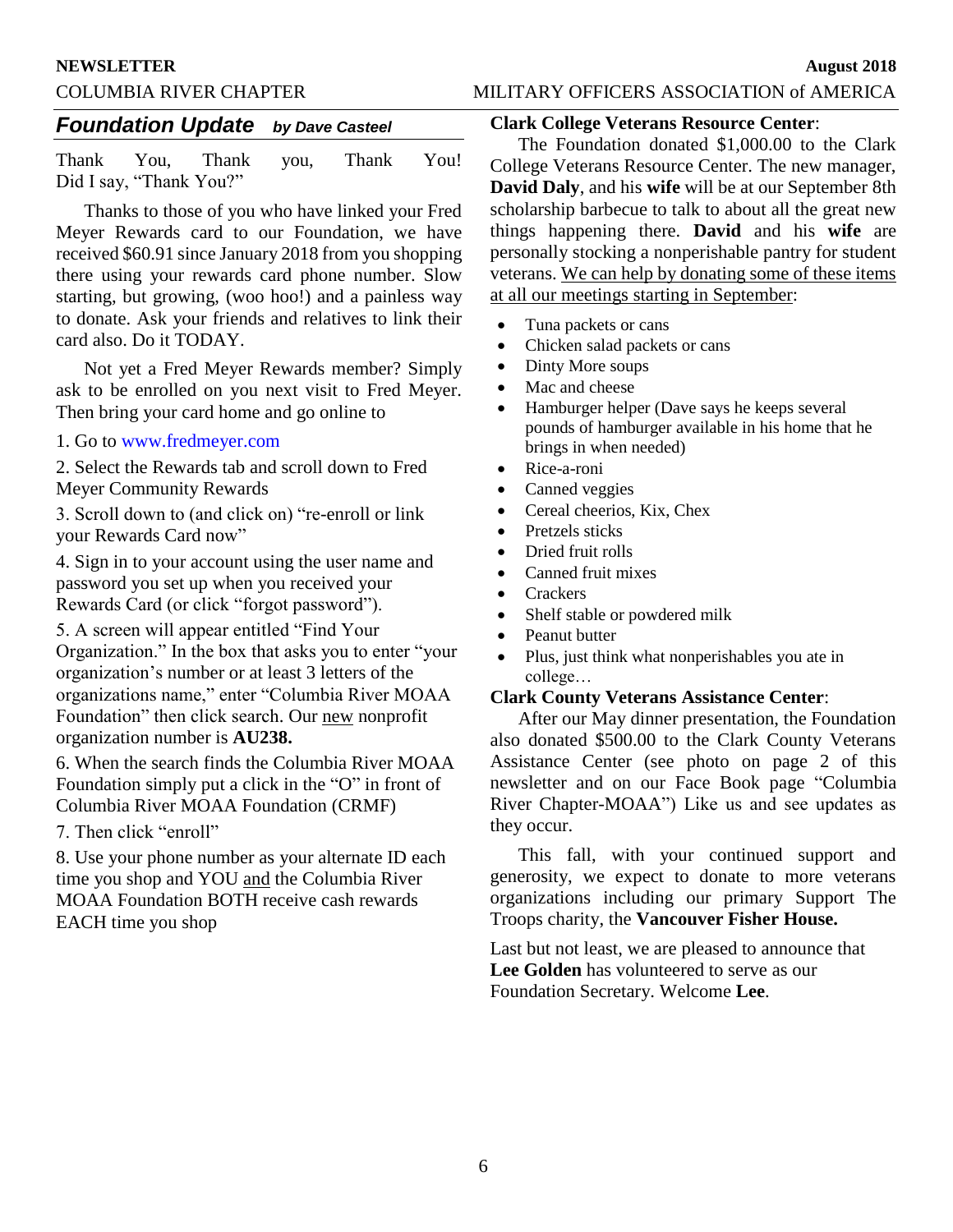

# **Legislative Contacts**

## MOAA Legislative Action Center

http://www.moaa.org/Legislative/

MOAA Capitol toll free hotline at 1-866-272-6622

### White House

Comments: 202-456-1111 Switchboard: 202-456-1414 FAX: 202-456-2461 E-mail: comments@whitehouse.gov

## Congresswoman Jaime Herrera Beutler Washington's 3rd Congressional District

http://herrerabeutler.house.gov/

| Washington, DC Office:                           | Vancouver, WA Office:        |  |
|--------------------------------------------------|------------------------------|--|
| U.S. House of Representatives                    | O.O. Howard House            |  |
| 1107 Longworth House Office                      | 750 Anderson Street, Suite B |  |
| <b>Building</b>                                  | Vancouver, WA 98661          |  |
| Washington, DC 20515                             | Phone: (360) 695-6292        |  |
| Phone: (202) 225-3536                            | Fax: (360) 695-6197          |  |
| Fax: (202) 225-3478                              |                              |  |
| Contact Congresswoman Herrera Beutler via email: |                              |  |

https://herrerabeutler.house.gov/contact/

U.S. Senator Maria Cantwell http://cantwell.senate.gov/

The U.S. Government's Portal: http://www.usa.gov/

- U.S. Senate: http://www.senate.gov/
- U.S. House of Representatives: http://www.house.gov/



| WASHINGTON, DC                                                                         | <b>SW WASHINGTON</b>     | <b>SEATTLE, WASHINGTON</b> |
|----------------------------------------------------------------------------------------|--------------------------|----------------------------|
| 511 Hart Senate Office Building                                                        | The Marshall House       | 915 Second Avenue          |
| Washington, DC 20510                                                                   | 1313 Officers Row        | Suite 3206                 |
| 202-224-3441                                                                           | Vancouver, WA 98661      | Seattle, WA 98174.         |
| 202-228-0514 - FAX                                                                     | 360-696-7838             | 206-220-6400               |
| 202-224-8273 - TDD                                                                     | $360 - 696 - 7844 - FAX$ | 206-220-6404 - FAX         |
| Contact Senator Cantwell via email: https://www.cantwell.senate.gov/contact/email/form |                          |                            |

#### U.S. Senator Patty Murray http://murray.senate.gov/

| WASHINGTON, DC                     | <b>SW WASHINGTON</b>                                                                       | <b>SEATTLE, WASHINGTON</b>    |
|------------------------------------|--------------------------------------------------------------------------------------------|-------------------------------|
| 154 Russell Senate Office Building | The Marshall House                                                                         | 2988 Jackson Federal Building |
| Washington, D.C. 20510             | 1323 Officer's Row                                                                         | 915 Second Avenue             |
| Phone: (202) 224-2621              | Vancouver, Washington 98661                                                                | Seattle, WA 98174             |
| Fax: (202) 224-0238                | Phone: (360) 696-7797                                                                      | Phone: (206) 553-5545         |
|                                    | Fax: (360) 696-7798                                                                        | Toll Free: (866) 481-9186     |
|                                    |                                                                                            | Fax: (206) 553-0891           |
|                                    | Contact Senator Murray via email: https://www.murray senate gov/public/index cfm/contactme |                               |

ontact Senator Murray via email: https://www.murray.senate.gov/public/index.crm/contactme

# **Vancouver Area Washington State Legislative Districts and Representatives**

| Legislator        | <b>District 49</b> | <b>District 17</b> | <b>District 18</b>  | <b>District 14</b> | <b>District 20</b>    |
|-------------------|--------------------|--------------------|---------------------|--------------------|-----------------------|
| <b>Senator</b>    | Annette Cleveland  | Lynda Wilson       | Ann Rivers          | Curtis King        | John Braun            |
|                   | 786-7696           | 786-7632           | 786-7634            | 786-7626           | 786-7638              |
| Representative,   | Sharon Wylie       | Vicki Kraft        | <b>Brandon Vick</b> | Norm Johnson       | <b>Richard DeBolt</b> |
| <b>Position 1</b> | 786-7924           | 786-7994           | 786-7850            | (509) 454-7210     | 786-7990              |
| Representative,   | Monica Stonier     | Paul Harris        | Liz Pike            | Gina McCabe        | Ed Orcutt             |
| <b>Position 2</b> | 786-7872           | 786-7976           | 786-7812            | 786-7856           | 786-7896              |

Note: All phone numbers are 360 area code, except where otherwise noted. Toll free **1-800-562-6000** More info at www.leg.wa.gov/legislature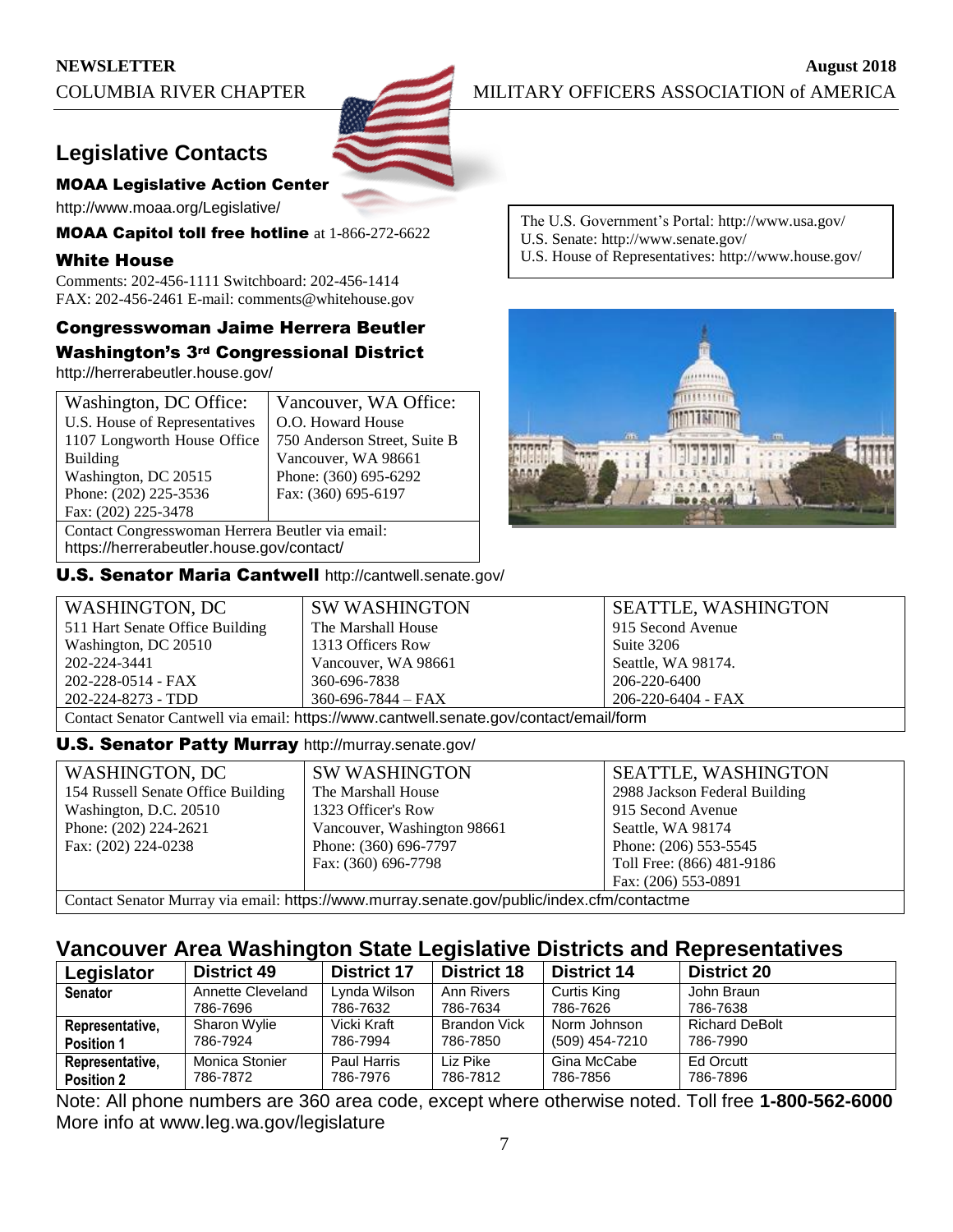## COLUMBIA RIVER CHAPTER MILITARY OFFICERS ASSOCIATION of AMERICA

## *Federal Legislative Update: by Buck Marr*

Happy Summer Columbia River-ites. Here's hoping that everybody is having a great summer and that the web feet you formed during Spring's long rainy season have healed and returned to their normal five toe human configuration.

The federal legislation process has bumped its way through Congress. Despite events such as tariff disputes, discord with the European Union, roller coaster foreign diplomacy, polarized immigration rhetoric, North Korean discussions and mid-term election campaigning etc., the FY2019 National Defense Authorization Act (NDAA) has emerged on time for the 57<sup>th</sup> consecutive year.

It is always important to remind ourselves that the NDAA is a policy document and not an appropriations bill. The FY19 Appropriations Bill is still in work but slightly ahead of previous years' schedule. The really heated debate has begun with about a month's worth of work days remaining before the start of FY19.

There were several key NDAA issues which could have gone either way but in the end a tsunami like MOAA advocacy effort coordinated with other influential VSO's created several important wins.

For example, The NDAA contained a full 2.6% military pay raise matching the administration's request. This is the largest raise in eight years. This raise keeps pace with private sector wage growth leaving the active duty with only a 2.6 % pay gap.

The NDAA continues a growth in personnel endstrength. And, the often and hotly contested proposal to cut the housing allowance was defeated—no cut!!

Also, good news in the form of NO TRICARE fee increases. The Senate backed a provision to significantly raise these fees and worse yet, end the historic habit of grandfathering those members who were already serving. MOAA led an aggressive campaign to defeat these proposals which would have been the second major fee increase in two years for retirees under 65.

Many of you have read that MOAA's advocacy produced 17,000 letters to Congress. There is strength and power in numbers! Another interesting feature of

the NDAA was the most comprehensive change to the military officer personnel system in 38 years.

As is always the case in the legislative world, we don't win all our issues. We were disappointed to see Congress take no action to repeal the SBP-DIC offset. We will continue to press for repeal in the next Congressional session along with fixing concurrent receipt for Chapter 61 retirees.

Naturally, there have been several other interesting activities coming out of the Hill during the past two months. **Robert Wilkie** was confirmed as the new Veterans Affairs Secretary by a vote of 89-9 filling the position which has been vacant since March. What is interesting is that never before in history have any Senators voted against the President's VA nominee. Nine Senators said "NO" which is another indicator of the pitched battle going on between the Administration and the Legislative Branch.

Another fairly important initiative working its way through the House without a lot of fanfare is a plan to create a new branch of Veterans Affairs Operations. The idea is for this branch to focus on veteran economic opportunity, employment and education programs within the Department of Veteran Affairs. Veteran advocates feel that the benefits branch is overwhelmed working claims and pension issues preventing them from working education programs, post-military employment and other resources aimed at helping veterans' transition from the services back to civilian life.

As you can see, despite many legislators being on summer break, a lot has happened which affects the active force and retired veterans. MOAA encourages us to never take our "eye off the ball."

Indications from the White House and Pentagon hint that the 2020 President's Budget proposal will not raise the budget ceiling. Hefty pay raises which helped close the gap with the civilian sector will likely settle back to more normal ones so that excess monies can be identified to spend on high tech initiatives like hypersonics.

[Continued on page 9]

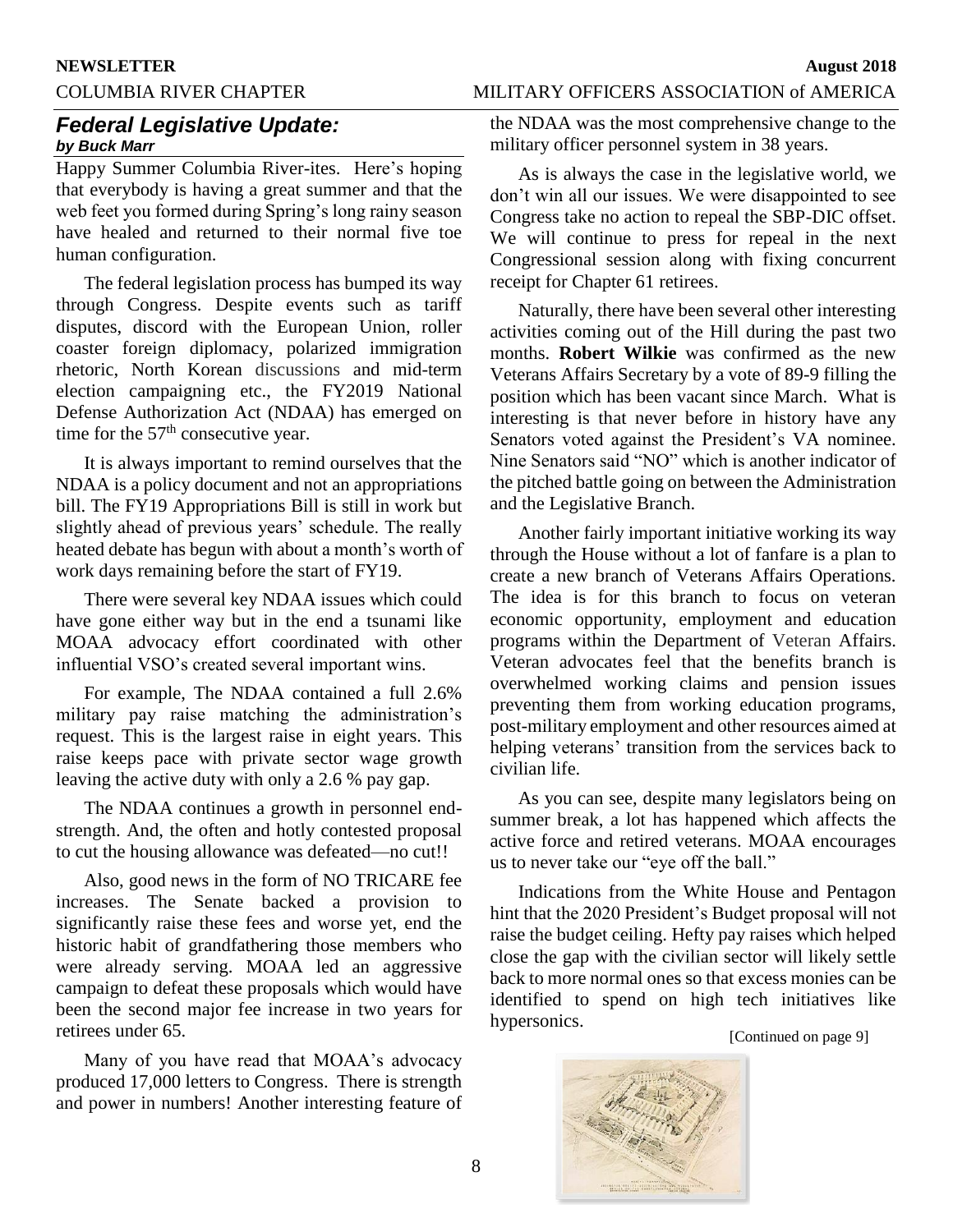#### **NEWSLETTER August 2018**

## COLUMBIA RIVER CHAPTER MILITARY OFFICERS ASSOCIATION of AMERICA

#### Federal Legislative Update continued

FY2020 is an extremely important year for the Trump Administrative since it will be the first budget built on the bedrock of the newly minted National Defense Strategy. This plus the results of the mid-term elections will make it a competitive year on the Hill.

In sum, I give a big shout out to those of you invested in participating in MOAA's advocacy strategy and processes. You and your MOAA comrades made a difference in the recent NDAA. Hooah.

> **Buck Marr Federal Legislative Affairs**

# *Navy Establishes U.S. 2nd Fleet, Vice Adm. Lewis Assumes Command*

Story Number: NNS180824-07 Release Date: 8/24/2018 10:59:00 AM

From U.S. Fleet Forces Public Affairs

NORFOLK, Va. (NNS) -- Chief of Naval Operations Adm. John Richardson presided over a ceremony establishing U.S. 2nd Fleet and naming Vice Adm. Andrew "Woody" Lewis as the commander during a ceremony aboard the nuclear aircraft carrier USS George H.W. Bush (CVN 77), Aug. 24, at Naval Station Norfolk, Virginia.

"Although deeply consequential, the meaning of this establishment can be summarized simply as a dynamic response to a dynamic security environment — a security environment clearly articulated in the National Defense Strategy," said Richardson. "We first need to understand this competitive security environment and why it demands every ounce of our tenacity, ingenuity and fighting spirit. Then we can focus on the mission and how best to accomplish it; 2nd Fleet will enhance our capacity to maneuver and fight in the Atlantic, and as a result, help to maintain America's maritime superiority that will lead to security, influence and prosperity for our nation."

Lewis assumed command as the first commander of the re-established C2F, after his confirmation by the Senate June 28. U.S. 2nd Fleet will be headquartered in Norfolk. All of Lewis's operational command tours have been on the East Coast making him intimately familiar with operations in the Atlantic. Most recently, he commanded Carrier Strike Group 12 and deployed with USS Theodore Roosevelt (CVN 71) to the U.S. 6th and 5th Fleet areas of operation.

"I am truly honored to lead this fleet. U.S. 2nd Fleet has a storied history, and we will honor that legacy," said Lewis. "However, we will not simply pick up where we left off. We are going to aggressively and quickly build this command into an organization with operational capability. We will challenge our assumptions, recognize biases, learn and adapt from failures so as to innovate in order to build a fleet that is ready to fight. Ready to fight – so we don't have to."

U.S. 2nd Fleet will exercise operational and administrative authorities over assigned ships, aircraft and landing forces on the East Coast and the North Atlantic. Additionally, it will plan and conduct maritime, joint and combined operations as well as train and recommend certification of combat ready naval forces for maritime employment and operations around the globe. U.S. 2nd Fleet will fall under operational control of U.S. Fleet Forces Command.



#### 180824-N-RB569-0101

NORFOLK (Aug. 24, 2018) Vice Adm. Andrew "Woody" Lewis departs through the Navy ceremonial red carpet bullets and sideboys after assuming command of U.S. 2nd Fleet aboard the nuclear aircraft carrier USS George H.W. Bush (CVN 77). U.S. 2nd Fleet will exercise operational and administrative authorities over assigned ships, aircraft and landing forces on the East Coast and North Atlantic. U.S. Navy photo Mass Communication Specialist 1st Class Gary Prill/Released)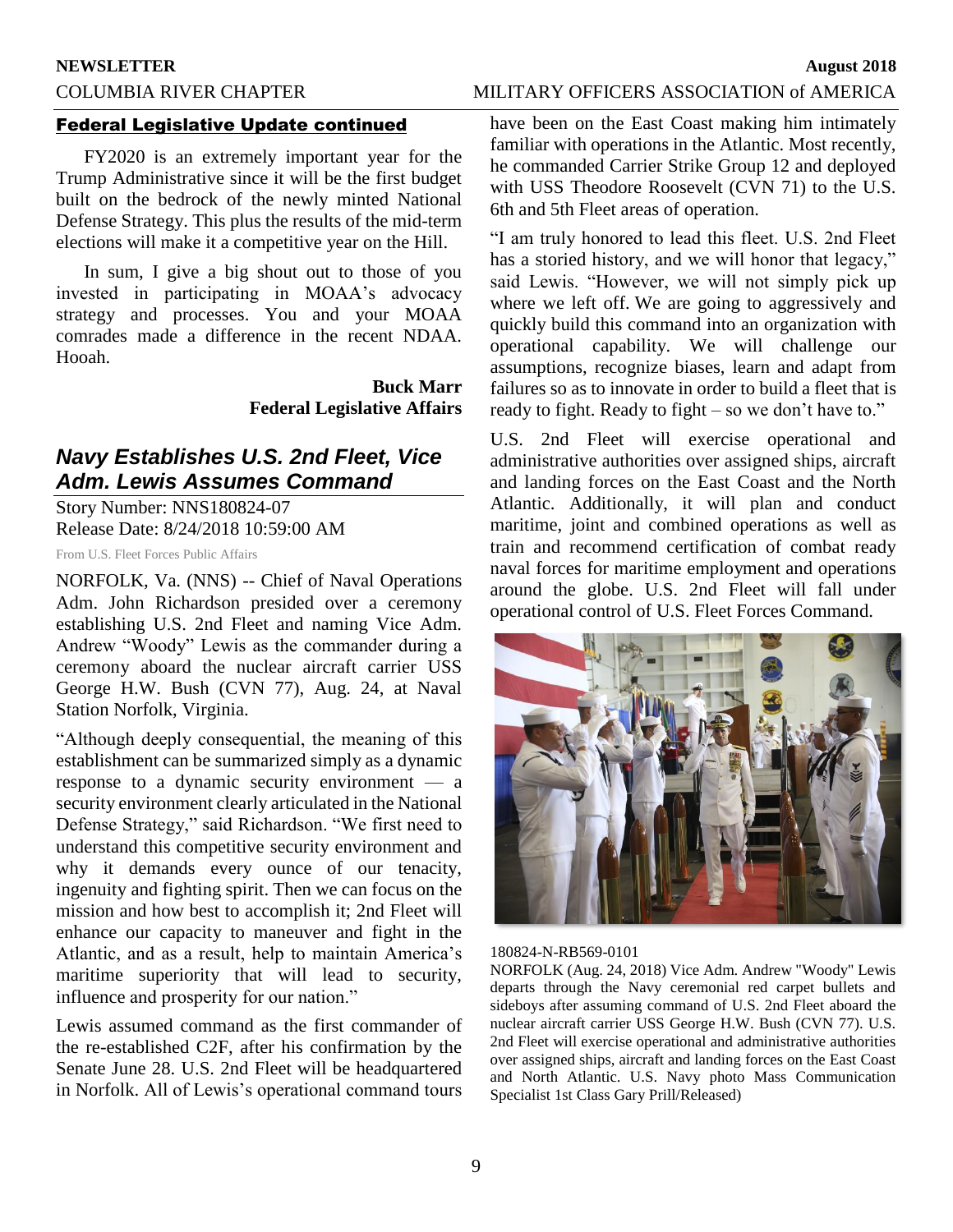# *2018 CHAPTER CALENDAR*

| 8 September                                     | Scholarship Barbecue at the Dave and Marilyn Casteel's Home!                                                                                                |  |  |  |
|-------------------------------------------------|-------------------------------------------------------------------------------------------------------------------------------------------------------------|--|--|--|
| Saturday                                        | 26308 NE 34th St, Camas, WA 98607                                                                                                                           |  |  |  |
|                                                 | 3:00pm to 6:00 pm.                                                                                                                                          |  |  |  |
|                                                 | Chapter will provide meat and beverages,<br>Members are invited to bring side dishes and desserts.<br>Also your free will donation to our scholarship fund. |  |  |  |
| 13 September                                    | <b>Executive Board Meeting: Open to everyone.</b>                                                                                                           |  |  |  |
| Thursday                                        | 9:00 am Bingo Hall on 78 <sup>th</sup> Street, Vancouver                                                                                                    |  |  |  |
| 18 October                                      | <b>Chapter Luncheon</b>                                                                                                                                     |  |  |  |
| Thursday                                        | <b>Venue: Touchmark</b><br><b>Guest Speaker:</b> Greg Kimsey to talk about upcoming elections<br>Meet & Greet: 11:30 am<br>Lunch:<br>$12:00 \text{ pm}$     |  |  |  |
| 6 November<br>Tuesday                           | <b>General Election</b>                                                                                                                                     |  |  |  |
| 10 November<br>Saturday                         | Veterans Day Parade – details will be posted at CMAC website and our own Columbia<br><b>River Chapter website</b>                                           |  |  |  |
| 11 November<br>Sunday                           | <b>Veterans Day Ceremony at 1100</b>                                                                                                                        |  |  |  |
| 15 November                                     | <b>Chapter Luncheon</b>                                                                                                                                     |  |  |  |
| Thursday                                        | Venue: Cascadia Technical Academy<br><b>Meet &amp; Greet:</b> 11:30 am<br>Lunch:<br>$12:00 \text{ pm}$                                                      |  |  |  |
| 2 December                                      | Holiday party and meet and greet scholarship recipients.                                                                                                    |  |  |  |
| Sunday                                          | <b>Details TBD</b><br><b>Plan on:</b> 3:00 to 6:00pm.                                                                                                       |  |  |  |
| <b>Scholarship Barbecue</b><br>8 Sentember 2018 | Cost: None per person<br>Chapter will provide meat and beverages.                                                                                           |  |  |  |

8 September 2018 Saturday **Dave and Marilyn Casteel's Home 26308 NE 34th Street Camas, WA 98607 Join us:** 3:00 pm to 6:00 pm **Program**: Having fun together!



Chapter will provide meat and beverages, Members are invited to bring side dishes and desserts. Also, your free will donation to our scholarship fund. **RSVP**: To Dan Sockle by 5 September Call 360-624-4478 or e-mail [dsockle@gmail.com](mailto:dsockle@gmail.com)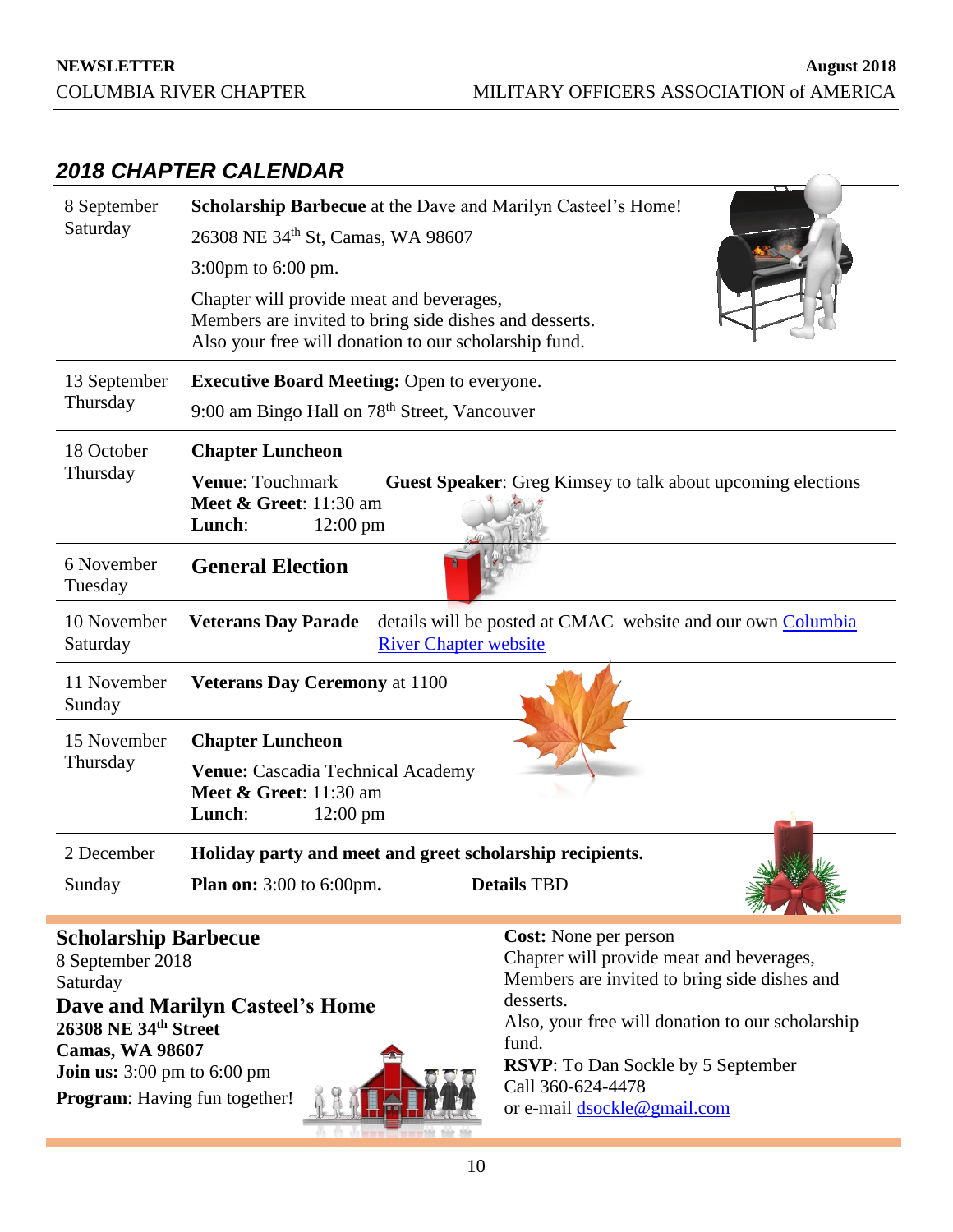## **Directions to David & Marilyn Casteel 26308 NE 34th Street Camas, Washington 98607 (360) 834-2448**

# **Coming from Vancouver via SR 14 (about 25-30 minutes)**

- 1. Follow SR 14 until Exit 10 for SE 192nd Avenue
- 2. Follow SE 192nd Avenue for 3.4 miles (go past Wal-Mart and Home Depot on left and Costco on right)
- 3. Turn Right on NE 13th Street (traffic light 1⁄2 mile north of Costco)
- 4. Follow road for 3.6 miles (changes name several times)
- 5. Turn Left on 259th Avenue (if you come to Fern Prairie Market you have gone too far)
- 6. Follow 259th Avenue about 3/4 mile (it jogs right and becomes 29th street and left becoming 261st avenue)
- 7. Road goes downhill
- 8. Turn right on 34th Street after old white fence ("private road" dead end sign)
- 9. Third house on the left facing road (2nd driveway gray ranch style)

# **Coming from Camas / Washougal (15 to 20 minutes)**

- 1. Go due north out of Camas on Everett St / WA 500 past Lacamas Lake (or pick up WA 500 taking Crown Road to SE 7th St)
- 2. Turn Right after Camas Cemetery and go past East County Fire & Rescue and Grove Field
- 3. Follow WA 500 past Fern Prairie Market as road curves left.
- 4. Over crest of hill turn right on 259th Avenue (comes quick, hard to see until last moment)
- 5. Follow 259th Avenue about 3/4 mile (it jogs right and becomes 29th street and left becoming 261st avenue)
- 6. Road goes downhill
- 7. Turn right on 34th Street after old white fence ("private road" dead end sign)
- 8. Third house on the left facing road (2nd driveway gray ranch style)

# **Coming From North (e.g. Battleground) (about 30 minutes)**

- 1. Take WA 503 South to NE Fourth Plain Blvd
- 2. Go East (Left) on NE Fourth Plain Blvd / WA 500 about 8 miles to "T" Intersection.
- 3. Turn Left on NE 28th St (@ Charlene's Tanning Studio)
- 4. Go East 1 mile (road changes name to Brunner Rd) and Turn Left on 259th Avenue (if you come to Fern Prairie Market you have gone too far)
- 5. Follow 259th Avenue about 3/4 mile (it jogs right and becomes 29th street and left becoming 261st avenue)
- 6. Road goes downhill
- 7. Turn right on 34th Street after old white fence ("private road" dead end sign)
- 8. Third house on the left facing road (2nd driveway gray ranch style)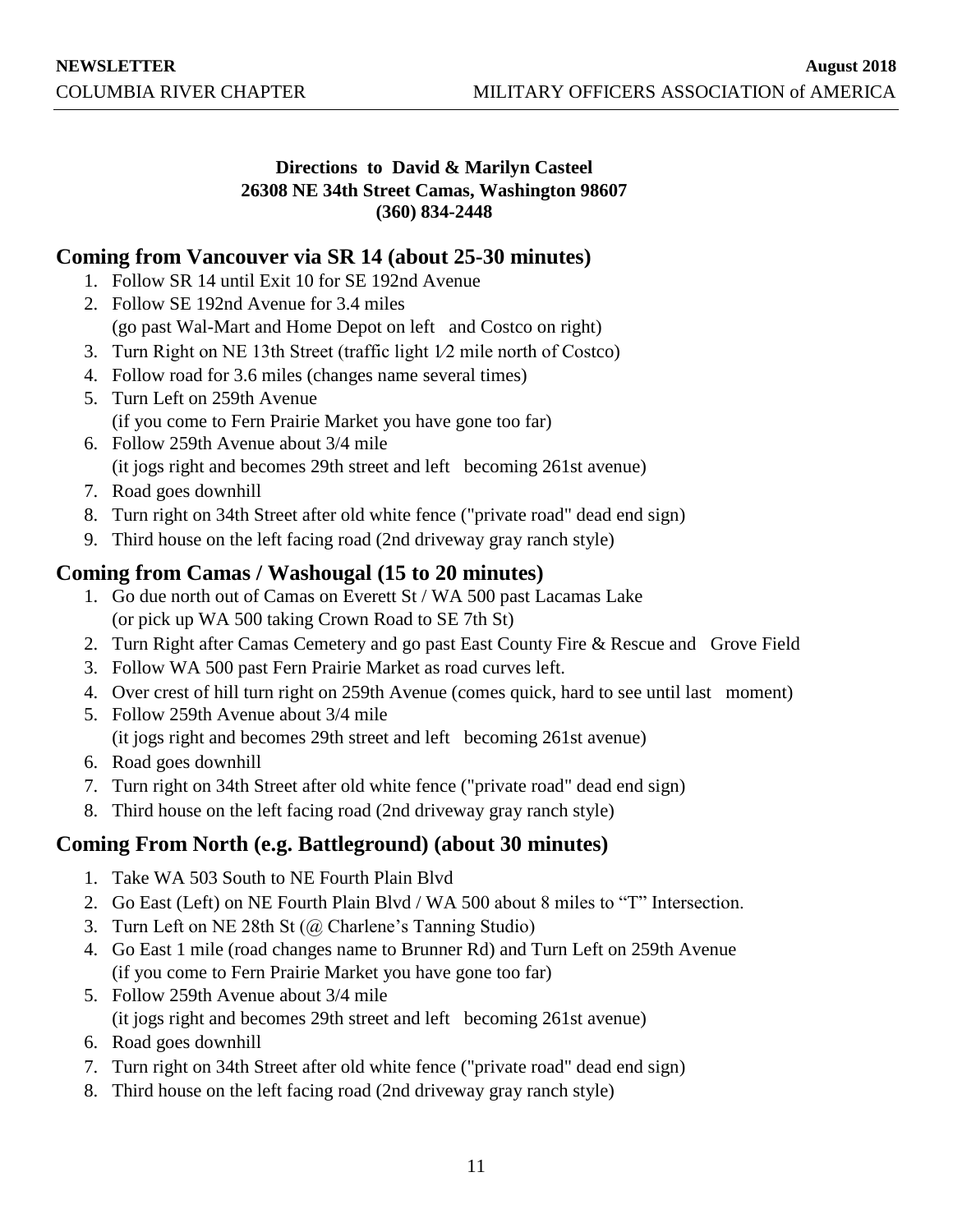## **(Continued) Directions to David & Marilyn Casteel 26308 NE 34th Street Camas, Washington 98607 (360) 834-2448**

# **Coming from Mill Plain Blvd (about 25 minutes from Peace Health Medical Center)**

- 1. Follow Mill Plain Blvd East to 192nd Avenue
- 2. Turn Left, and go north past Home Depot and Costco
- 3. Turn Right on NE 13th Street (traffic light 1⁄2 mile north of Costco)
- 4. Follow road for 3.6 miles (changes name several times)
- 5. Turn Left on 259th Avenue (if you come to Fern Prairie Market you have gone too far)
- 6. Follow 259th Avenue about 3/4 mile (it jogs right and becomes 29th street and left becoming 261st avenue)
- 7. Road goes downhill
- 8. Turn right on 34th Street after old white fence ("private road" dead end sign)
- 9. Third house on the left facing road (2nd driveway gray ranch style)

# **Coming from Longview (about 60 minutes)**

- 1. Take I-5S to I-205
- 2. Exit onto WA 500 East
- 3. Follow to NE Fourth Plain Blvd (signs to Camas) about 1.5 miles or so
- 4. Turn Right onto NE Fourth Plain Blvd (WA 500 E)
- 5. Go East (Left) on NE Fourth Plain Blvd / WA 500 about 8 miles to "T" Intersection.
- 6. Turn Left on NE 28th St (@ Charlene's Tanning Studio)
- 7. Go East 1 mile (road changes name to Brunner Rd) and Turn Left on 259th Avenue (if you come to Fern Prairie Market you have gone too far)
- 8. Follow 259th Avenue about 3/4 mile (it jogs right and becomes 29th street and left becoming 261st avenue)
- 9. Road goes downhill
- 10. Turn right on 34th Street after old white fence ("private road" dead end sign)
- 11. Third house on the left facing road (2nd driveway gray ranch style)